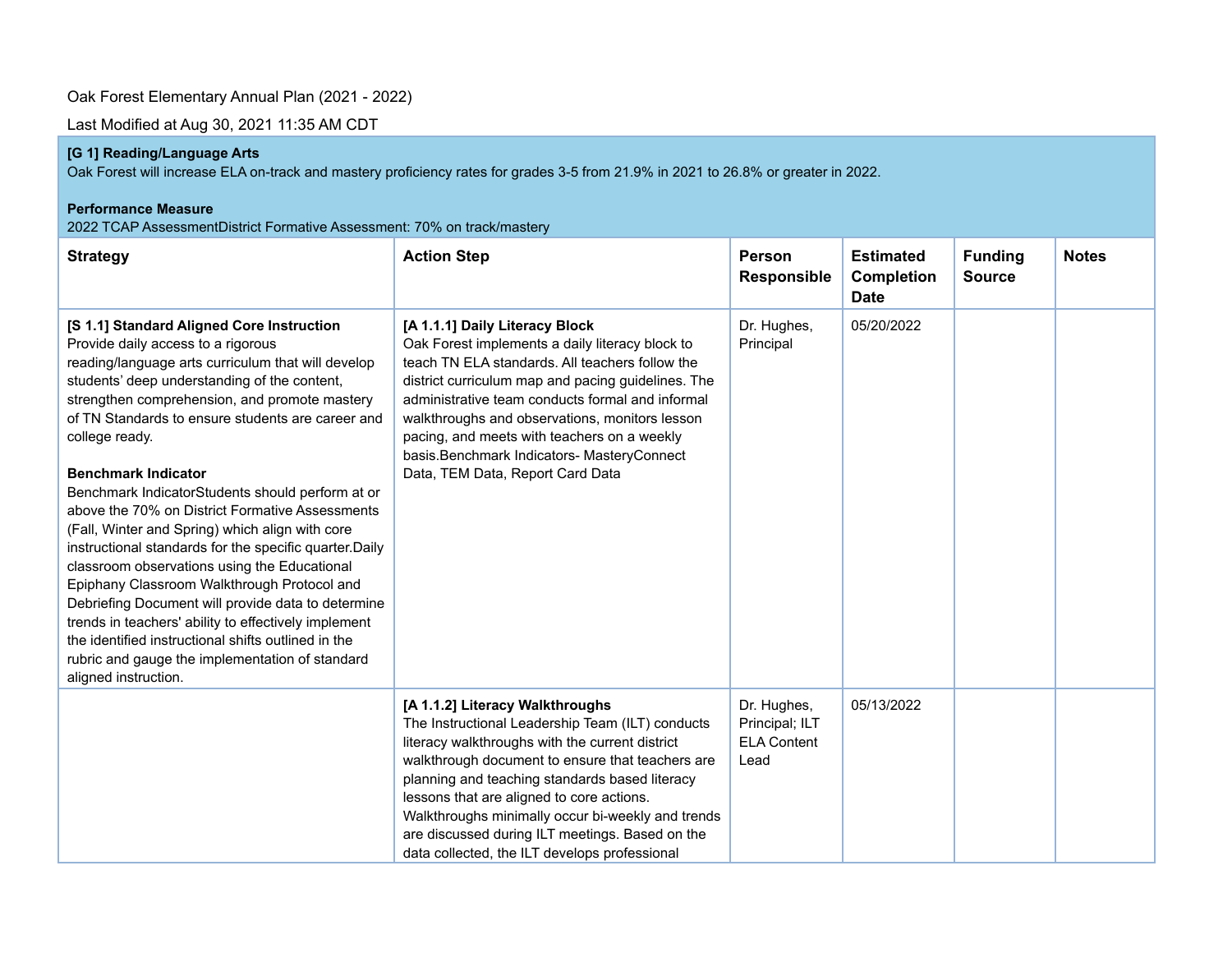|                                                                                                                                                                                                                                                                                                                                                                                                                                                                                                                                                                                                            | development sessions to improve<br>instruction.Benchmark Indicators- Walkthrough<br>Data, TEM Data, District MasteryConnect<br>Formative Assessment Data, PLC Minutes, ILT<br>Minutes                                                                                                                                                                                                                                                                                                                                                                                                                                                |                                                       |            |  |
|------------------------------------------------------------------------------------------------------------------------------------------------------------------------------------------------------------------------------------------------------------------------------------------------------------------------------------------------------------------------------------------------------------------------------------------------------------------------------------------------------------------------------------------------------------------------------------------------------------|--------------------------------------------------------------------------------------------------------------------------------------------------------------------------------------------------------------------------------------------------------------------------------------------------------------------------------------------------------------------------------------------------------------------------------------------------------------------------------------------------------------------------------------------------------------------------------------------------------------------------------------|-------------------------------------------------------|------------|--|
| [S 1.2] Professional Development<br>Professional development will be provided to<br>teachers in order to improve instructional practices<br>and increase student achievement in ELA.<br><b>Benchmark Indicator</b><br>Classroom observations using the Educational<br>Epiphany Classroom Walkthrough Protocol<br>Instructional Leadership Team (ILT) meetings are<br>conducted twice each month to ensure teachers<br>are gaining and sharing knowledge of content,<br>obtaining content support and resources through<br>collaboration, and effectively communicating new<br>information with colleagues. | [A 1.2.1] Weekly PLC Meetings<br>Oak Forest conducts weekly PLC meetings to<br>ensure teacher engage in collaborative planning,<br>review student work samples, share best practices,<br>implement school/district initiatives, and review<br>data. In addition, teachers have the opportunity to<br>engage in deliberate practice, which results in<br>improved instruction. Benchmark Indicators-<br>Weekly Walkthrough Data, TEM Data,<br>MateryConnect Quarterly Assessment Data,<br>Report Card Data                                                                                                                            | Dr. Hughes,<br>Principal                              | 05/20/2022 |  |
|                                                                                                                                                                                                                                                                                                                                                                                                                                                                                                                                                                                                            | [A 1.2.2] Data Digs<br>Oak Forest trains teachers to analyze data in order<br>to increase student student achievement in<br>English/language arts. Specifically, teachers learn<br>how to read data reports and analyze data in order<br>to create trackers and develop reteaching plans.<br>Teachers also use data to create flexible small<br>groups during the ELA block. Benchmark<br>Indicators- Walkthrough Data, MasteryConnect<br>Data, Report Card Data                                                                                                                                                                     | Dr. Hughes,<br>Principal; V.<br>Jackson, PLC<br>Coach | 04/29/2022 |  |
|                                                                                                                                                                                                                                                                                                                                                                                                                                                                                                                                                                                                            | [A 1.2.3] Instructional Leadership Team<br>Oak Forest's Instructional Leadership Team (ILT)<br>meets twice a month. The purpose of the team is to<br>improve instruction in all content areas. The ILT is<br>comprised of teachers and administration. In<br>reference to ELA, there is an administration lead<br>and teacher lead. The ILT conducts walkthroughs<br>to determine instructional needs and then develops<br>professional development plans. The ILT selects<br>professional readings and research-based<br>strategies to share with the faculty. Teachers are<br>given time for safe practice. Once the instructional | Dr. Hughes,<br>Principal; ILT<br>Team                 | 05/13/2022 |  |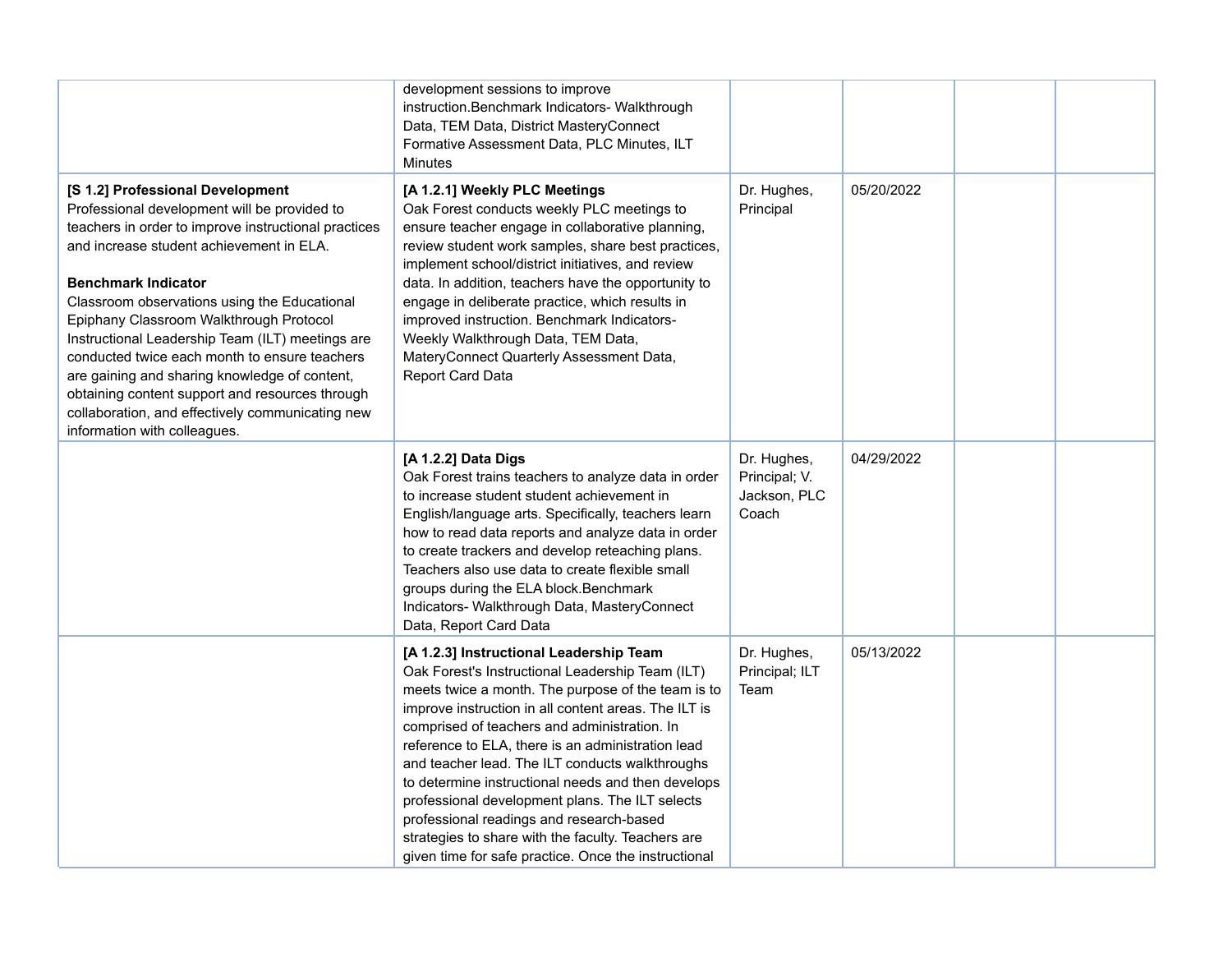|                                                                                                                                                                                                                                                                                                                                                                                                                                                                                                                                                                                                                                                                                                                                                | practices are observed, teachers and ILT members<br>review student work samples to determine<br>instructional effectiveness. Benchmark Indicators-<br>Informal Walkthrough Data, TEM Data,<br>MasteryConnect Common Assessment Reports,<br><b>ILT Minutes</b>                                                                                                                                                                                                                                                                                                                                                                     |                                                       |            |  |
|------------------------------------------------------------------------------------------------------------------------------------------------------------------------------------------------------------------------------------------------------------------------------------------------------------------------------------------------------------------------------------------------------------------------------------------------------------------------------------------------------------------------------------------------------------------------------------------------------------------------------------------------------------------------------------------------------------------------------------------------|-----------------------------------------------------------------------------------------------------------------------------------------------------------------------------------------------------------------------------------------------------------------------------------------------------------------------------------------------------------------------------------------------------------------------------------------------------------------------------------------------------------------------------------------------------------------------------------------------------------------------------------|-------------------------------------------------------|------------|--|
| [S 1.3] Targeted Intervention and Personalized<br>Learning<br>Provide academic interventions, personalized<br>learning activities, an individualized learning pace,<br>and various instructional approaches designed to<br>meet the needs of specific learners to improve<br>student achievement.<br><b>Benchmark Indicator</b><br>Students should perform at or above 70% on<br>District Formative Assessments (Fall, Winter and<br>Spring) which align with core instructional<br>standards for the specific quarter. Monthly progress<br>monitoring data review of students' performance in<br>targeted intervention (Illuminate Fastbridge) to<br>determine next steps of intervention support in an<br>effort to get them to grade level. | [A 1.3.1] Monthly RTI2 Data Meetings<br>Oak Forest follows RTI2 protocols and conducts<br>monthly data meetings to discuss the progress of<br>students identified for intervention. Based on the<br>data, the team updates students' plans and<br>communicates updates to parents. All teachers<br>involved in the process offer feedback on student<br>progress, and data are analyzed and updated in<br>EdPlan. From this process, students receive<br>support needed to increase academic achievement<br>in ELA.Benchmark Indicators- Tier 2 and Tier 3<br>Fastbridge Progress Monitoring Data, RTI2 Fidelity<br><b>Checks</b> | Dr. Hughes,<br>Principal; V.<br>Jackson, PLC<br>Coach | 05/04/2022 |  |
|                                                                                                                                                                                                                                                                                                                                                                                                                                                                                                                                                                                                                                                                                                                                                | [A 1.3.2] iReady Teacher Toolbox<br>Oak Forest teachers use iReady Teacher Toolbox<br>resources to teach tier 2 and tier 3 students during<br>the daily intervention block. The iReady lessons<br>allow teachers to differentiate ELA instruction for all<br>learning levels. Teachers track progress in<br>students' Edplans. Progress is discussed during<br>monthly RTI2 meetings. Benchmark Indicators-<br>RTI2 Fidelity Checks, RTI2 Meeting Minutes,<br>MasteryConnect Quarterly Assessment Reports,<br>Fastbridge Reports                                                                                                  | Dr. Hughes,<br>Principal; V.<br>Jackson, PLC<br>Coach | 05/20/2022 |  |
|                                                                                                                                                                                                                                                                                                                                                                                                                                                                                                                                                                                                                                                                                                                                                | [A 1.3.3] Small Group Instruction<br>Oak Forest teachers conduct small group<br>instruction in order to provide additional support to<br>students during tier 1 instruction. Benchmark<br>Indicators- MasteryConnect Assessment Data,<br>Observation Data, Report Card Data                                                                                                                                                                                                                                                                                                                                                       | Dr. Hughes,<br>Principal                              | 05/13/2022 |  |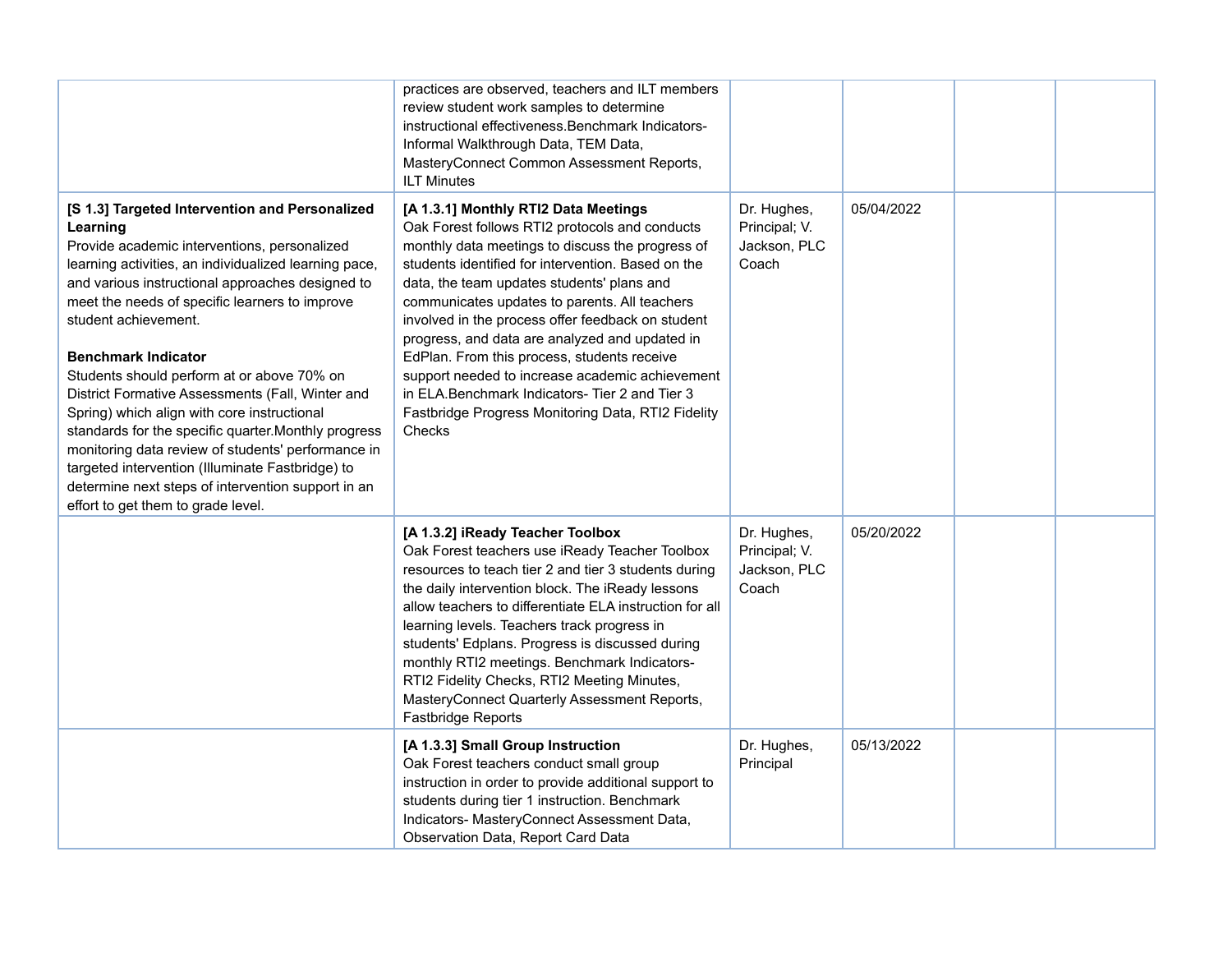# **[G 2] Mathematics**

Oak Forest will improve on-track/mastery percentages for grades 3-5 from 16.6% in 2021 to 21.8% or greater in 2022.

### **Performance Measure**

2022 TCAP AssessmentDistrict Formative Assessment (MasteryConnect) - 70% on track/mastery for all students

| <b>Strategy</b>                                                                                                                                                                                                                                                                                                                                                                                                                                                                                                                                                                                                                                                                                                                                                                                                                                                                                                                                                                           | <b>Action Step</b>                                                                                                                                                                                                                                                                                                                                                                                                                                                                                                                                                                                                                                                                                                 | Person<br><b>Responsible</b> | <b>Estimated</b><br><b>Completion</b><br><b>Date</b> | <b>Funding</b><br><b>Source</b> | <b>Notes</b> |
|-------------------------------------------------------------------------------------------------------------------------------------------------------------------------------------------------------------------------------------------------------------------------------------------------------------------------------------------------------------------------------------------------------------------------------------------------------------------------------------------------------------------------------------------------------------------------------------------------------------------------------------------------------------------------------------------------------------------------------------------------------------------------------------------------------------------------------------------------------------------------------------------------------------------------------------------------------------------------------------------|--------------------------------------------------------------------------------------------------------------------------------------------------------------------------------------------------------------------------------------------------------------------------------------------------------------------------------------------------------------------------------------------------------------------------------------------------------------------------------------------------------------------------------------------------------------------------------------------------------------------------------------------------------------------------------------------------------------------|------------------------------|------------------------------------------------------|---------------------------------|--------------|
| [S 2.1] Standard Aligned Core Instruction<br>Teachers will plan and execute standard aligned<br>lessons with intentionality and focus (data-informed<br>instruction) to provide daily access to a rigorous<br>math curriculum that will develop students'<br>engagement in important content, build on prior<br>knowledge (pre-requisite skills), and promote<br>mastery of TN Standards to ensure students are<br>career and college ready.<br><b>Benchmark Indicator</b><br>Students should perform at or above the 70% on<br>District Formative Assessments (Fall, Winter and<br>Spring) which align with core instructional<br>standards for the specific quarter.Classroom<br>observations using the Educational Epiphany<br>Classroom Walkthrough Protocol will provide data<br>to determine trends in teachers' ability to effectively<br>implement the identified instructional shifts outlined<br>in the rubric and gauge the implementation of<br>standard aligned instruction. | [A 2.1.1] Standards-Based Instruction<br>Oak Forest teachers create lessons to teach the<br>TN math standards. Grade level teachers follow the<br>district's math curriculum guide and use the<br>designated resources to ensure that instruction is<br>aligned with the TN math standards. Math teachers<br>use the Eureka curriculum to teach math. Lessons<br>are reviewed/annotated prior to instruction. During<br>the planning stage, teachers ensure the lesson<br>meets the rigor of the standard, denote sections for<br>modeling, complete the math, and identify possible<br>misconceptions. Benchmark Indicators- Informal<br>and Formal Observation Data, MasteryConnect<br>Reports, Report Card Data | V. Jackson,<br>PLC Coach     | 05/20/2022                                           |                                 |              |
|                                                                                                                                                                                                                                                                                                                                                                                                                                                                                                                                                                                                                                                                                                                                                                                                                                                                                                                                                                                           | [A 2.1.2] Math Instructional<br><b>Resources/Manipulatives</b><br>Oak Forest purchases and uses math resources to<br>build and reinforce math skills and understanding<br>of the TN math standards. Resources include<br>iReady Teacher Toolbox workbooks, Instructional<br>Coach workbooks, and Success Coach<br>workbooks. Benchmark Indicator- Quarterly<br>MasteryConnect Reports, Report Card Data                                                                                                                                                                                                                                                                                                            | V. Jackson,<br>PLC Coach     | 05/20/2022                                           |                                 |              |
|                                                                                                                                                                                                                                                                                                                                                                                                                                                                                                                                                                                                                                                                                                                                                                                                                                                                                                                                                                                           | [A 2.1.3] Focused Instruction and Reteaching<br><b>Calendars</b>                                                                                                                                                                                                                                                                                                                                                                                                                                                                                                                                                                                                                                                   | V. Jackson,<br>PLC Coach     | 05/20/2022                                           |                                 |              |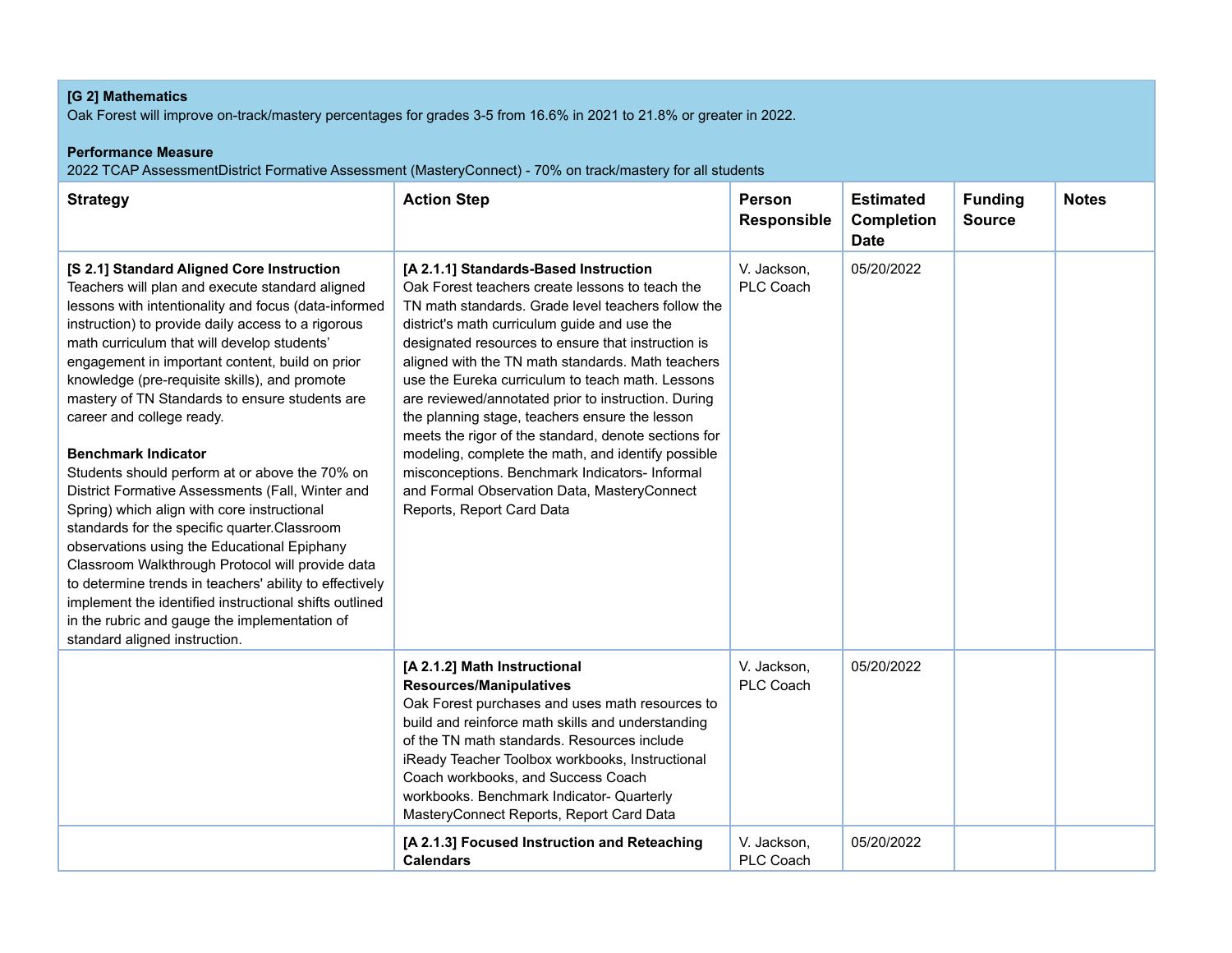|                                                                                                                                                                                                                                                                                                                                                                                                  | Oak Forest teachers analyze data and create<br>focused instruction calendars to reteach TN math<br>standards. This practice ensures that all students,<br>including EL, SWD, and ED subgroups, receive<br>targeted support to help them master the TN math<br>standards. Teachers work with flexible student<br>groups and encourage students to use self-select<br>strategies to engage in productive struggle and<br>solve math problems. Benchmark Indicators-<br>MasteryConnect Data, Report Card Data, Informal<br>and Formal Observations                                                                                         |                          |            |  |
|--------------------------------------------------------------------------------------------------------------------------------------------------------------------------------------------------------------------------------------------------------------------------------------------------------------------------------------------------------------------------------------------------|-----------------------------------------------------------------------------------------------------------------------------------------------------------------------------------------------------------------------------------------------------------------------------------------------------------------------------------------------------------------------------------------------------------------------------------------------------------------------------------------------------------------------------------------------------------------------------------------------------------------------------------------|--------------------------|------------|--|
|                                                                                                                                                                                                                                                                                                                                                                                                  | [A 2.1.4] Data Digs<br>Teachers analyze common assessment data in<br>order to determine standards that need to be<br>retaught and incorporate strategies that will<br>improve instructional practices. Teachers analyze<br>student and class level data reports to identify the<br>percentage of students scoring on track/mastered,<br>approaching, and below. As a result of the dig,<br>teachers create reteaching calendars and<br>incorporate daily Do Nows that correlate to the TN<br>math standards. Benchmark Indicators- Quarterly<br>MasteryConnect Data, Informal Walkthroughs,<br>Weekly Assessment Data, Report Card Data | V. Jackson,<br>PLC Coach | 05/20/2022 |  |
|                                                                                                                                                                                                                                                                                                                                                                                                  | [A 2.1.5] PLC Protocol<br>Oak Forest teachers use the PLC Protocol form to<br>ensure lessons: align with standards, contain<br>performance-based objectives, address potential<br>misconceptions, support gradual release, andteach<br>academic vocabulary.Benchmark Indicators-PLC<br>Meeting Minutes, Classroom Observations                                                                                                                                                                                                                                                                                                          | V. Jackson,<br>PLC Coach | 05/20/2022 |  |
| [S 2.2] Professional Development<br>Oak Forest will provide ongoing, high quality<br>professional development for teachers and other<br>instructional staff that focuses on instructional shifts<br>and strategies that result in improved student<br>performance.<br><b>Benchmark Indicator</b><br>Classroom observations using the Educational<br>Epiphany Classroom Walkthrough Protocol will | [A 2.2.1] Weekly PLCs<br>Oak Forest conducts weekly PLCs to ensure that<br>teachers are planning effectively and prepared to<br>deliver high quality instruction. During meetings,<br>teachers plan collaboratively, engage in Deliberate<br>Practice, identify potential misconceptions, and<br>share best practices. Math professional<br>development that supports school/district initiatives<br>is also provided during PLCs. Benchmark                                                                                                                                                                                            | V. Jackson,<br>PLC Coach | 05/20/2022 |  |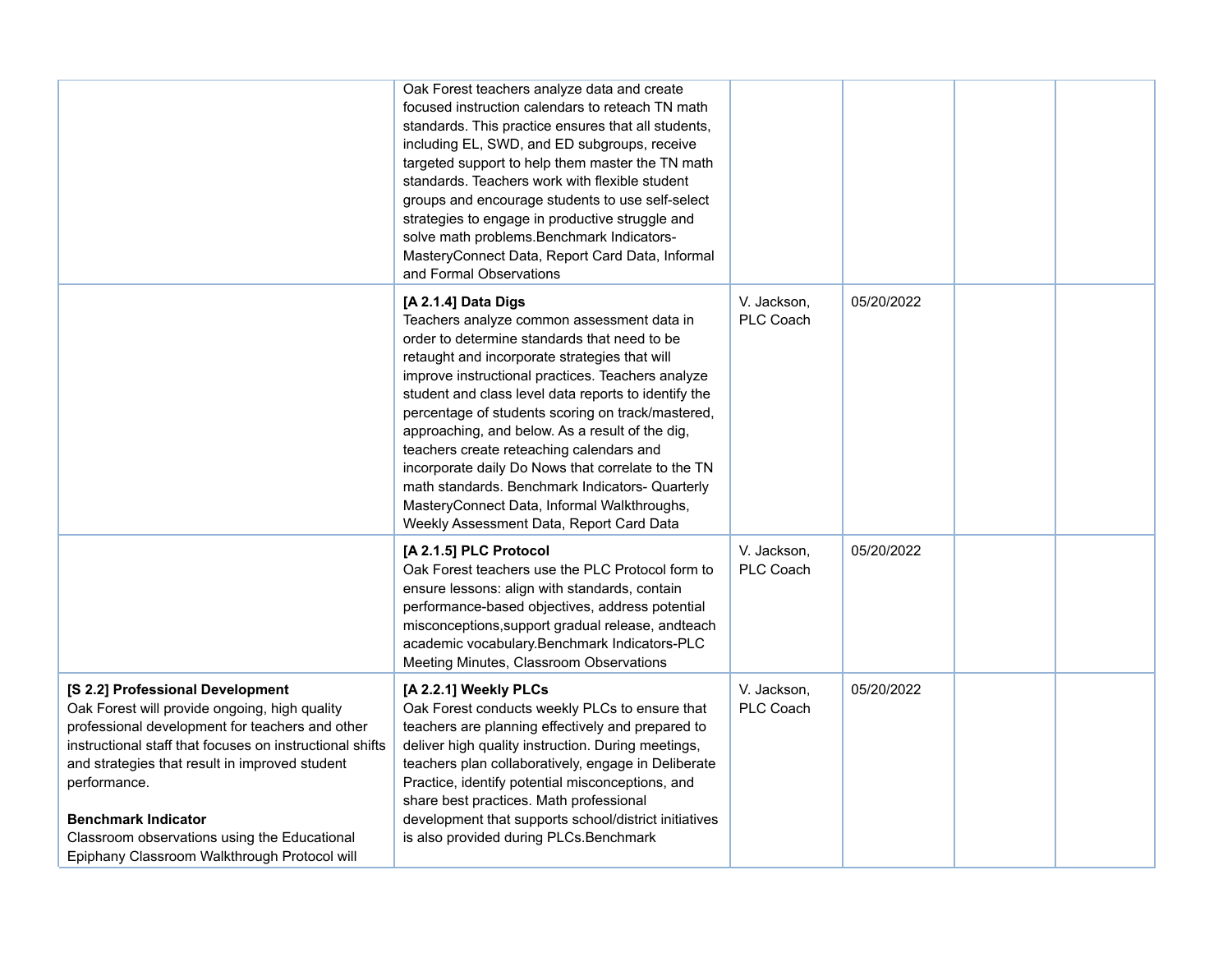| provide data to determine trends in teachers' ability<br>to effectively implement the identified instructional<br>shifts outlined in the rubric and gauge the<br>implementation of standard aligned instruction in<br>order to plan professional development support.                                                                                                                                                                                                                                                                                                                                                                                                                                                      | Indicators- Informal Walkthrough Data, TEM Data,<br>Quarterly MasteryConnect Data                                                                                                                                                                                                                                                                                                                                                                                                                            |                                                       |            |  |
|----------------------------------------------------------------------------------------------------------------------------------------------------------------------------------------------------------------------------------------------------------------------------------------------------------------------------------------------------------------------------------------------------------------------------------------------------------------------------------------------------------------------------------------------------------------------------------------------------------------------------------------------------------------------------------------------------------------------------|--------------------------------------------------------------------------------------------------------------------------------------------------------------------------------------------------------------------------------------------------------------------------------------------------------------------------------------------------------------------------------------------------------------------------------------------------------------------------------------------------------------|-------------------------------------------------------|------------|--|
|                                                                                                                                                                                                                                                                                                                                                                                                                                                                                                                                                                                                                                                                                                                            | [A 2.2.2] Math Instructional Support Advisor<br>Oak Forest collaborates with the district-assigned<br>Math Instructional Support Advisor (ISA) in order to<br>build teacher capacity. Support offered by the ISA<br>includes informal walkthrough feedback, pacing<br>guidelines, professional development suggestions,<br>and content knowledge. Benchmark Indicators-<br>Walkthrough and Observation Data, Quarterly<br>MasteryConnect Reports, Report Card Grades                                         | V. Jackson,<br>PLC Coach                              | 04/15/2022 |  |
|                                                                                                                                                                                                                                                                                                                                                                                                                                                                                                                                                                                                                                                                                                                            | [A 2.2.3] PLC Coach<br>Oak Forest hires a PLC Coach to support<br>instructional practices. The PLC Coach meets with<br>teachers weekly to discuss math math instruction,<br>student achievement, and analyze student<br>performance data. The PLC Coach also provides<br>professional development and monitors the<br>implementation of school improvement action<br>steps.Benchmark Indicator- Formal and Informal<br>Observation Data, MasteryConnect Data, Report<br>Card Data                            | Dr. Hughes,<br>Principal; V.<br>Jackson, PLC<br>Coach | 07/31/2022 |  |
| [S 2.3] Targeted Interventions and Personalized<br>Learning,<br>Oak Forest will provide academic interventions,<br>personalized learning activities, an individualized<br>learning pace, and various instructional<br>approaches designed to meet the needs of specific<br>learners to improve student achievement.<br><b>Benchmark Indicator</b><br>Students should perform at or above 70% on<br>District Formative Assessments (Fall, Winter and<br>Spring) which align with core instructional<br>standards for the specific quarter. Monthly progress<br>monitoring data review of students' performance in<br>targeted intervention (Illuminate Fastbridge) to<br>determine next steps of intervention support in an | [A 2.3.1] Illuminate/Fastbridge Progress<br><b>Monitoring</b><br>Oak Forest teachers use FastBridge to progress<br>monitor tier 2 and tier 3 students. This process<br>enables teachers to identify students' skill deficits<br>and provide targeted instruction. Progress<br>monitoring occurs weekly for tier 3 students and<br>every other week for tier 2 students. Benchmark<br>Indicators: Weekly RTI2B Fidelity Checks,<br>FastBridge Progress Monitoring Data, Monthly<br>RTI2B data Meeting Minutes | Dr. Hughes,<br>Principal; V.<br>Jackson, PLC<br>Coach | 05/20/2022 |  |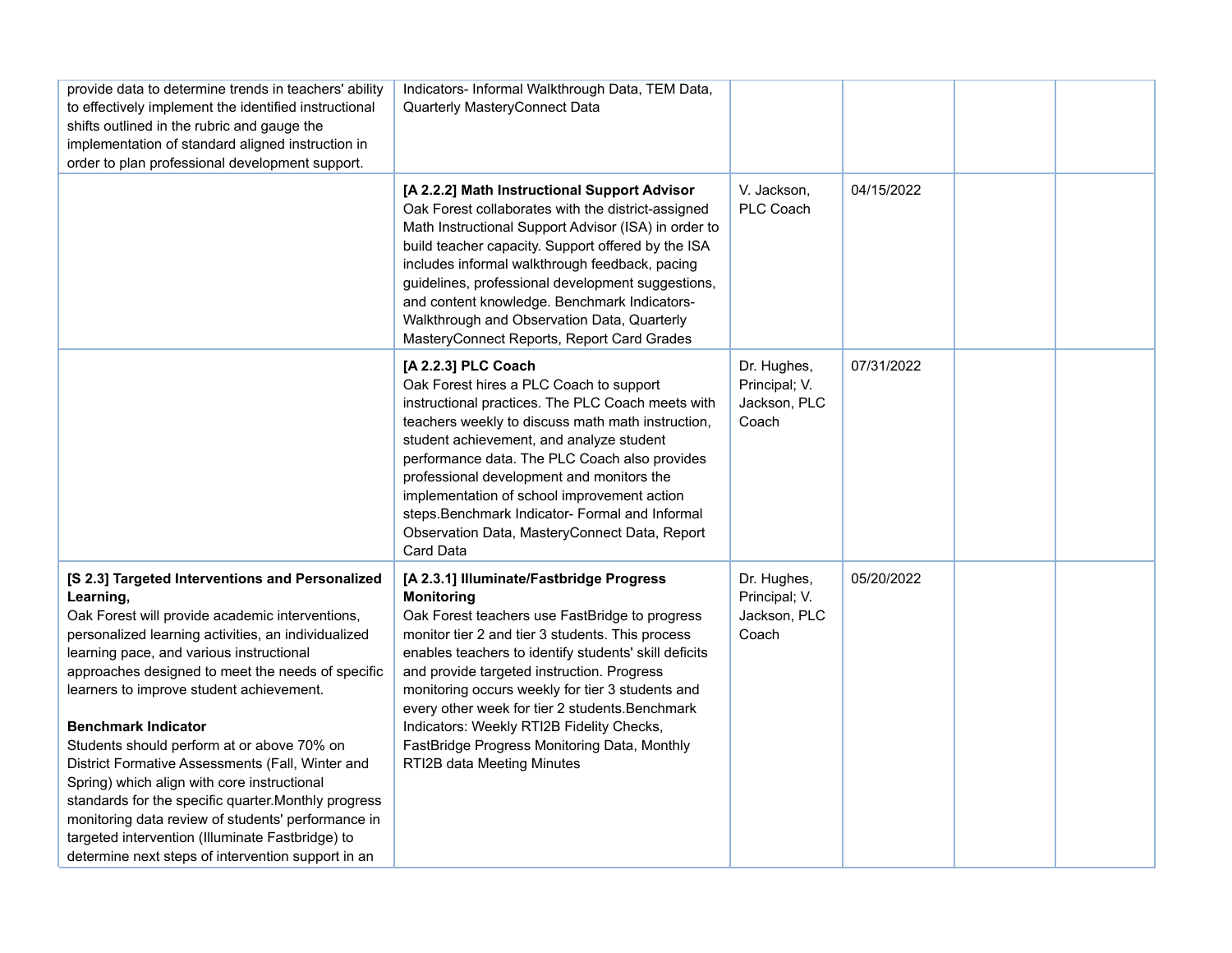| effort to get them to grade level. Weekly review<br>of grade reports for students enrolled in summer<br>learning opportunities to monitor and adjust the<br>effectiveness of the learning opportunity and the<br>impact on student learning and content delivery. |                                                                                                                                                                                                                                                                                                                                                                                                                                                                                                                                                         |                                     |                                                      |                                 |              |  |  |  |  |  |
|-------------------------------------------------------------------------------------------------------------------------------------------------------------------------------------------------------------------------------------------------------------------|---------------------------------------------------------------------------------------------------------------------------------------------------------------------------------------------------------------------------------------------------------------------------------------------------------------------------------------------------------------------------------------------------------------------------------------------------------------------------------------------------------------------------------------------------------|-------------------------------------|------------------------------------------------------|---------------------------------|--------------|--|--|--|--|--|
|                                                                                                                                                                                                                                                                   | [A 2.3.2] iReady Math Resources<br>Oak Forest uses iReady Teacher Toolbox<br>resources and iReady software to support Tier 1, 2,<br>and 3 math instruction. Teachers use iReady<br>Teacher Toolbox lessons to support tier 1, 2, and 3<br>small group instruction; and they use the iReady<br>computer-based program to support Tier 2 and Tier<br>3 intervention. In addition, iReady resources are<br>used for enrichment. Benchmark Indicators-RTI2B<br>Fidelity checks, FastBridge Progress Monitoring<br>Reports, Quarterly MasteryConnect Reports | V. Jackson,<br>PLC Coach            | 05/20/2022                                           |                                 |              |  |  |  |  |  |
|                                                                                                                                                                                                                                                                   | [A 2.3.3] Flexible Small Group Instruction<br>Oak Forest math teachers conduct small groups to<br>ensure that the needs of all students, including<br>SWD, ED, and EL subgroups, are receiving<br>support needed to increase academic<br>achievement. During small groups, teachers<br>differentiate instruction and target math standards<br>that have been identified for<br>reteaching. Benchmark Indicators: Quarterly<br>MasteryConnect Reports, Report Card Grades,<br>iReady Diagnostic Reports                                                  | V. Jackson,<br>PLC Coach            | 05/20/2022                                           |                                 |              |  |  |  |  |  |
| [G 3] Safe and Healthy Students<br>Oak Forest will reduce the percentage of chronically absent students from 11.1% in 2021 to 6.1% in 2022.<br><b>Performance Measure</b>                                                                                         |                                                                                                                                                                                                                                                                                                                                                                                                                                                                                                                                                         |                                     |                                                      |                                 |              |  |  |  |  |  |
| Power BI dataPowerSchool dataSART documentation for at-risk students<br><b>Strategy</b>                                                                                                                                                                           | <b>Action Step</b>                                                                                                                                                                                                                                                                                                                                                                                                                                                                                                                                      | <b>Person</b><br><b>Responsible</b> | <b>Estimated</b><br><b>Completion</b><br><b>Date</b> | <b>Funding</b><br><b>Source</b> | <b>Notes</b> |  |  |  |  |  |
| [S 3.1] Attendance and Behavior Interventions<br>and Supports                                                                                                                                                                                                     | [A 3.1.1] Attendance Incentives<br>Oak Forest provides incentives for students who                                                                                                                                                                                                                                                                                                                                                                                                                                                                      | Dr. Hughes,<br>Principal; Kim       | 05/20/2022                                           |                                 |              |  |  |  |  |  |

Jessee, School Counselor

meet attendance expectations.

Oak Forest will implement targeted interventions, initiatives and support programs that address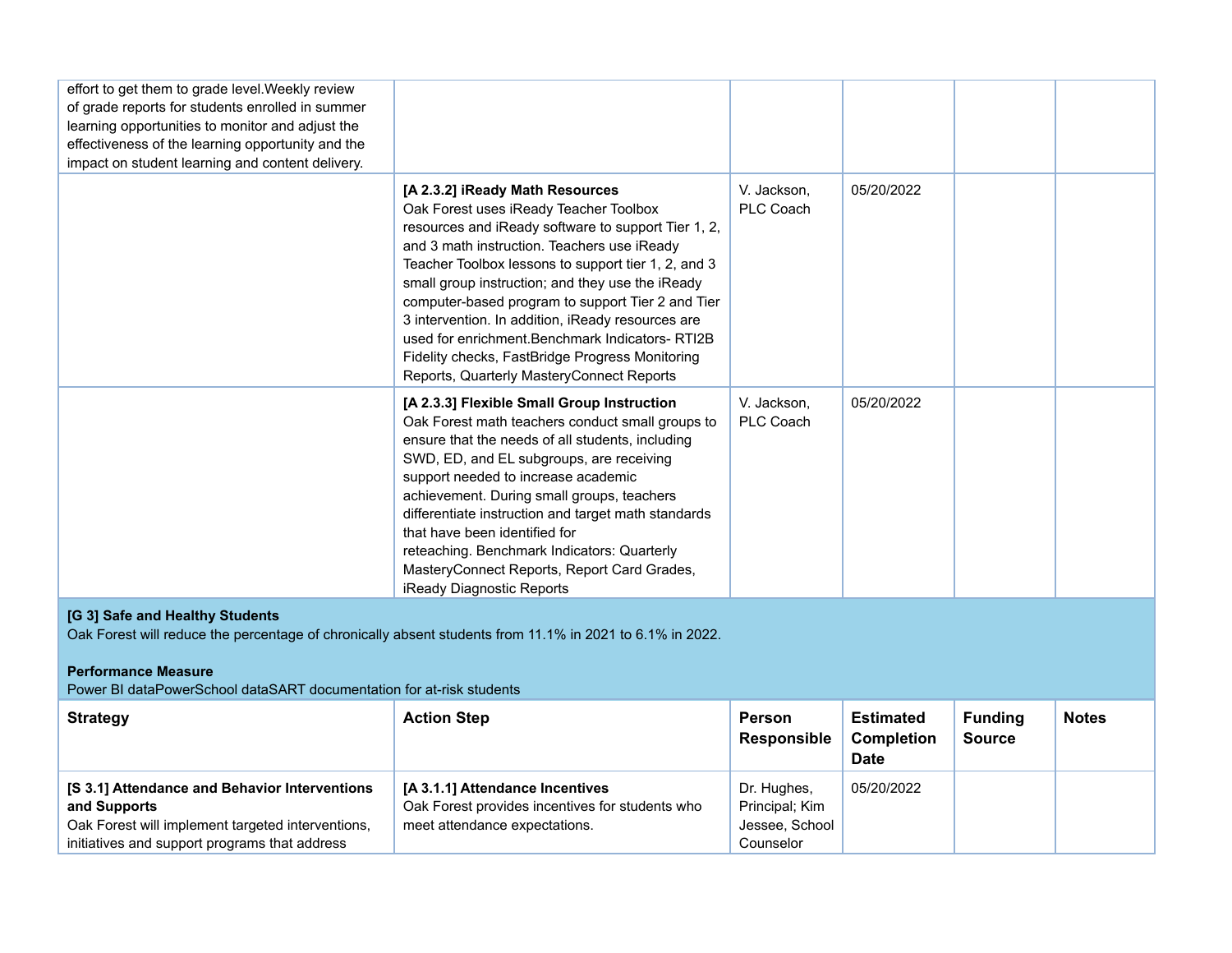| chronic absenteeism and behavioral needs for all<br>students.<br><b>Benchmark Indicator</b><br>Monitor 20 day reports for behavior outputs,<br>effectiveness of behavioral interventions and<br>supports aimed at reducing student discipline<br>incidents Monitor 20 day reports to identify<br>students at risk of high chronic absenteeismMonitor<br>20 day reports to assess the impact of suspensions<br>on daily attendance. Monitor students every 20<br>days who have been identified as needing<br>additional support (i.e. homeless, foster care,<br>student involved in RTIB programs). |                                                                                                                                                                                                                                                                                                                                                                                                                                                                                                                                                                                                                                                                                                                                 |                                           |            |  |
|----------------------------------------------------------------------------------------------------------------------------------------------------------------------------------------------------------------------------------------------------------------------------------------------------------------------------------------------------------------------------------------------------------------------------------------------------------------------------------------------------------------------------------------------------------------------------------------------------|---------------------------------------------------------------------------------------------------------------------------------------------------------------------------------------------------------------------------------------------------------------------------------------------------------------------------------------------------------------------------------------------------------------------------------------------------------------------------------------------------------------------------------------------------------------------------------------------------------------------------------------------------------------------------------------------------------------------------------|-------------------------------------------|------------|--|
|                                                                                                                                                                                                                                                                                                                                                                                                                                                                                                                                                                                                    | [A 3.1.2] IB PYP Assemblies<br>Oak Forest schedules, organizes, and conducts<br>monthly IB PYP (Primary Years Programme)<br>assemblies to reinforce positive behaviors, the<br>importance of attending school, and IB Learner<br>Profile Attributes. The assemblies also include<br>cultural celebrations to recognize our diverse<br>student population. All students attend the<br>assemblies, and selected students receive awards<br>for displaying IB attributes. Parents are invited to<br>attend these assemblies. Assemblies are held on<br>the last Wednesday of every month. Benchmark<br>Indicators- Quarterly Report Card Conduct Grades,<br>Twenty-Day Discipline Reports, Monthly RTI2B<br><b>Meeting Minutes</b> | Timkia Brooks,<br>Optional<br>Coordinator | 04/27/2022 |  |
|                                                                                                                                                                                                                                                                                                                                                                                                                                                                                                                                                                                                    | [A 3.1.3] Kid's Talk<br>Oak Forest conducts Kids Talk, a program to<br>reinforce school expectations, each morning. Kids<br>Talk announcers are selected to lead the pledge,<br>review school expectations, and communicate<br>the school motto- Remember Ned (Never Give<br>Up. Encourage Each Other. Do Your Best.) In<br>addition, students from every homeroom have the<br>opportunity to speak about an IB learner profile<br>attribute or attitude. This reinforces positive<br>behaviors, attendance, and IB standards and<br>practices. Benchmark Indicators- Quarterly Report                                                                                                                                          | T. Brooks,<br>Optional<br>Coordinator     | 05/20/2022 |  |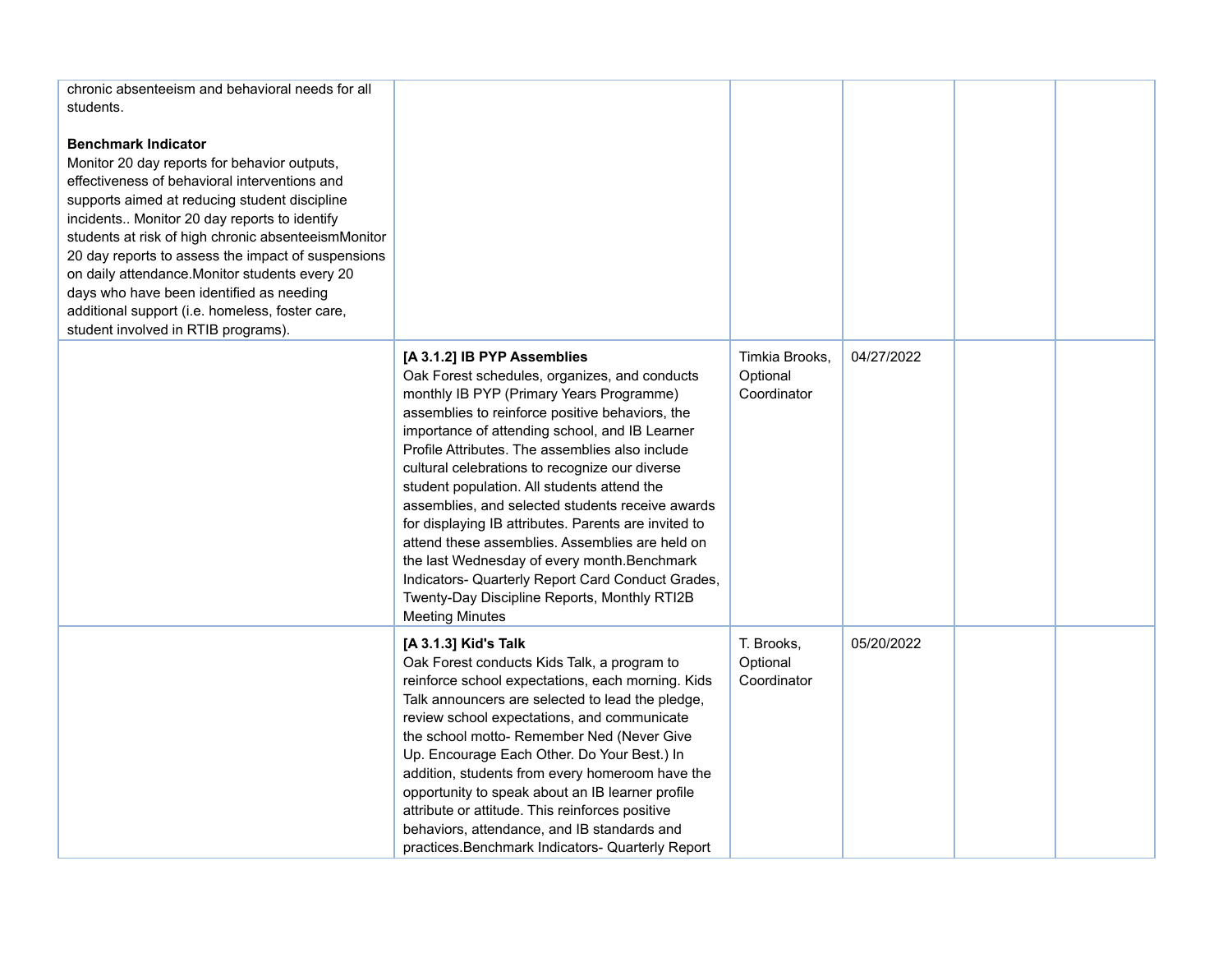|                                                                                                                                                                                                                                                                             | Card Conduct Grades, Twenty-Day Discipline<br>Reports, Monthly RTI2B Meeting Minutes                                                                                                                                                                                                                                                                                                                                                                                                                                                                                                                                                                                                                                                           |                                                             |            |  |
|-----------------------------------------------------------------------------------------------------------------------------------------------------------------------------------------------------------------------------------------------------------------------------|------------------------------------------------------------------------------------------------------------------------------------------------------------------------------------------------------------------------------------------------------------------------------------------------------------------------------------------------------------------------------------------------------------------------------------------------------------------------------------------------------------------------------------------------------------------------------------------------------------------------------------------------------------------------------------------------------------------------------------------------|-------------------------------------------------------------|------------|--|
|                                                                                                                                                                                                                                                                             | [A 3.1.4] IB Golden Tickets<br>Oak Forest uses an International Baccalaureate<br>(IB) Golden Ticket to recognize students who<br>display the IB learner profile attributes. All faculty<br>and staff members are able to nominate students<br>for showing attributes such as caring, open<br>mindedness, risk-taking, as knowledgeable. Each<br>week names are called over the intercom to<br>recognize the student and the attribute he/she<br>displayed. Names written on golden tickets are<br>placed on a school bulletin board. This action step<br>reinforces school expectations and IB program<br>standards and practices. Benchmark Indicators-<br>Weekly Golden Ticket Data, Twenty Day Discipline<br>Reports, RTI2B Monthly Minutes | Kim Jessee,<br>School<br>Counselor                          | 05/20/2022 |  |
|                                                                                                                                                                                                                                                                             | [A 3.1.5] SART Meeetings<br>Oak Forest meets with parents to discuss and put<br>in place strategies that will improve student<br>attendance. Meetings are scheduled based on<br>district requirements. Benchmark Indicators-<br>Twenty-Day Attendance Reports, Chronic<br>Absenteeism Data                                                                                                                                                                                                                                                                                                                                                                                                                                                     | Kim Jessee,<br>School<br>Counselor                          | 05/20/2022 |  |
|                                                                                                                                                                                                                                                                             | [A 3.1.6] School-based Attendance Tracking<br><b>Team</b><br>Oak Forest staff members identify and track<br>chronically absent students and report out current<br>trends to ensure all members of the school<br>community are actively involved in eliminating the<br>barriers that lead to chronic<br>absenteeism.Benchmark Indicators- Twenty-day<br>Attendance Reports, Power BI Reports                                                                                                                                                                                                                                                                                                                                                    | Dr. Hughes,<br>Principal; K.<br>Jessee, School<br>Counselor | 05/20/2022 |  |
| [S 3.2] Professional Development<br>Oak Forest will provide ongoing, high quality<br>professional development for teachers and other<br>staff that focuses on classroom/behavior<br>management and social emotional learning to<br>improve student behavior and attendance. | [A 3.2.1] RTI2B Professional Development<br>Oak Forest conducts on-going RTI2B training to<br>ensure that teachers are aware of state<br>requirements ands work towards accomplishing<br>school goals. Teachers need this training to<br>understand prevention and intervention<br>strategies used to maintain positive behaviors,                                                                                                                                                                                                                                                                                                                                                                                                             | Kim Jessee,<br>School<br>Counselor                          | 02/15/2022 |  |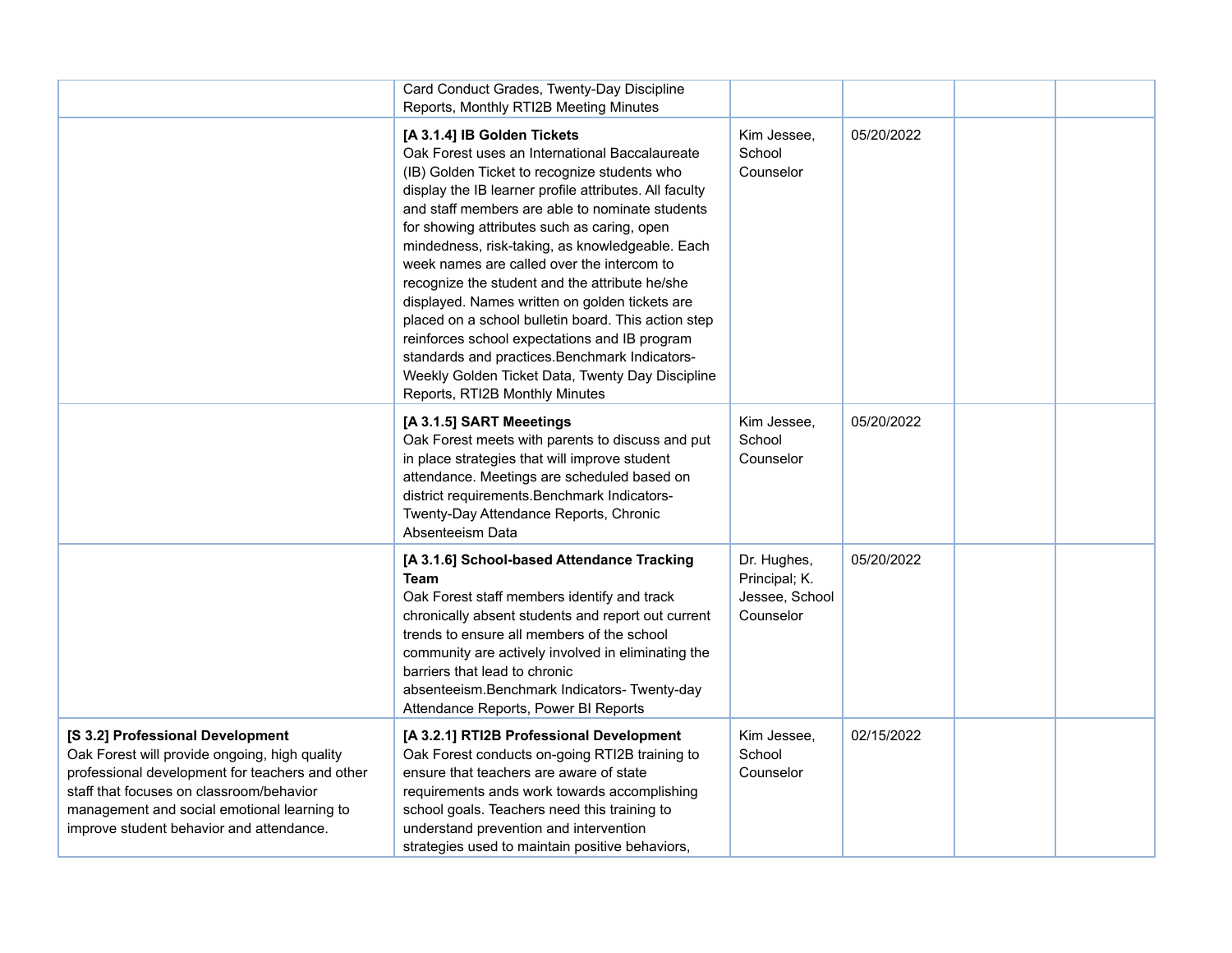| <b>Benchmark Indicator</b><br>Monitor the number of student referrals to the reset<br>room. Monitor behavior plans per semester to<br>determine the implementation and effectiveness of<br>the strategies and resources shared during PD.                                                                                                                                                                                                  | social emotional learning, and the importance of<br>promoting and monitoring attendance throughout<br>the school community. Giving teachers the tools<br>they need to set high expectations for all learners is<br>essential to create a safe and healthy learning<br>environment.Benchmark Indicators- Monthly<br>Discipline Reports, Quarterly Report Card Conduct<br>Grades                                                                                                                                                                                                        |                                                                                                                                    |            |  |
|--------------------------------------------------------------------------------------------------------------------------------------------------------------------------------------------------------------------------------------------------------------------------------------------------------------------------------------------------------------------------------------------------------------------------------------------|---------------------------------------------------------------------------------------------------------------------------------------------------------------------------------------------------------------------------------------------------------------------------------------------------------------------------------------------------------------------------------------------------------------------------------------------------------------------------------------------------------------------------------------------------------------------------------------|------------------------------------------------------------------------------------------------------------------------------------|------------|--|
|                                                                                                                                                                                                                                                                                                                                                                                                                                            | [A 3.2.2] Chronic Absenteeism Data Analysis<br>Oak Forest ensures that all teachers know and<br>understand the chronic absenteeism data and the<br>strategies to decrease chronic absenteeism<br>percentages. Teachers participate in developing<br>strategies during RTI2B meetings. Benchmark<br>Indicators- Twenty-Day Attendance Reports,<br><b>Chronic Absenteeism Percentages</b>                                                                                                                                                                                               | Dr. Hughes,<br>Principal                                                                                                           | 05/13/2022 |  |
| [S 3.3] Parent, Family, and Community<br>Engagement<br>Oak Forest will promote effective parent, family,<br>and community engagement activities that support<br>safe schools which will improve student attendance<br>and behavior.<br><b>Benchmark Indicator</b><br>Review 20-day student attendance reports at the<br>end of each semester to determine the impact after<br>engagement events. Review Parent Survey and<br>Feedback Data | [A 3.3.1] Parent Survey<br>Oak Forest conducts a parent needs assessment<br>to develop a parent training schedule. Parents are<br>given a survey and they are asked to select the<br>training they feel would be most beneficial. After<br>the results are tallied, the training calendar is<br>communicated to all parents. Flyers are posted on<br>the school website, school Facebook page, and<br>ClassDojo before each training.Benchmark<br>Indicator- Parent Responses from Survey, Parent<br>Participation and Feedback                                                       | Kim Jessee,<br>School<br>Counselor                                                                                                 | 10/08/2021 |  |
|                                                                                                                                                                                                                                                                                                                                                                                                                                            | [A 3.3.2] Parent Meetings<br>Oak Forest conducts parent meetings to offer tips,<br>strategies, and knowledge about attendance,<br>academics, and social emotional learning and<br>skills. Specifically, the topics include virtual<br>learning, Eureka Math support, homework<br>strategies, test taking tips, importance of<br>attendance, behavioral expectations, bully<br>prevention, and RTI2B overview. These sessions<br>are scheduled throughout the school year at<br>flexible times. Translation support is offered for our<br>ESL parents.Benchmark Indicators- Perceptual | Dr. Hughes,<br>Principal; V.<br>Jackson, PLC<br>Coach; T.<br>Brooks,<br>Optional<br>Coordinator; K.<br>Jessee, School<br>Counselor | 04/28/2022 |  |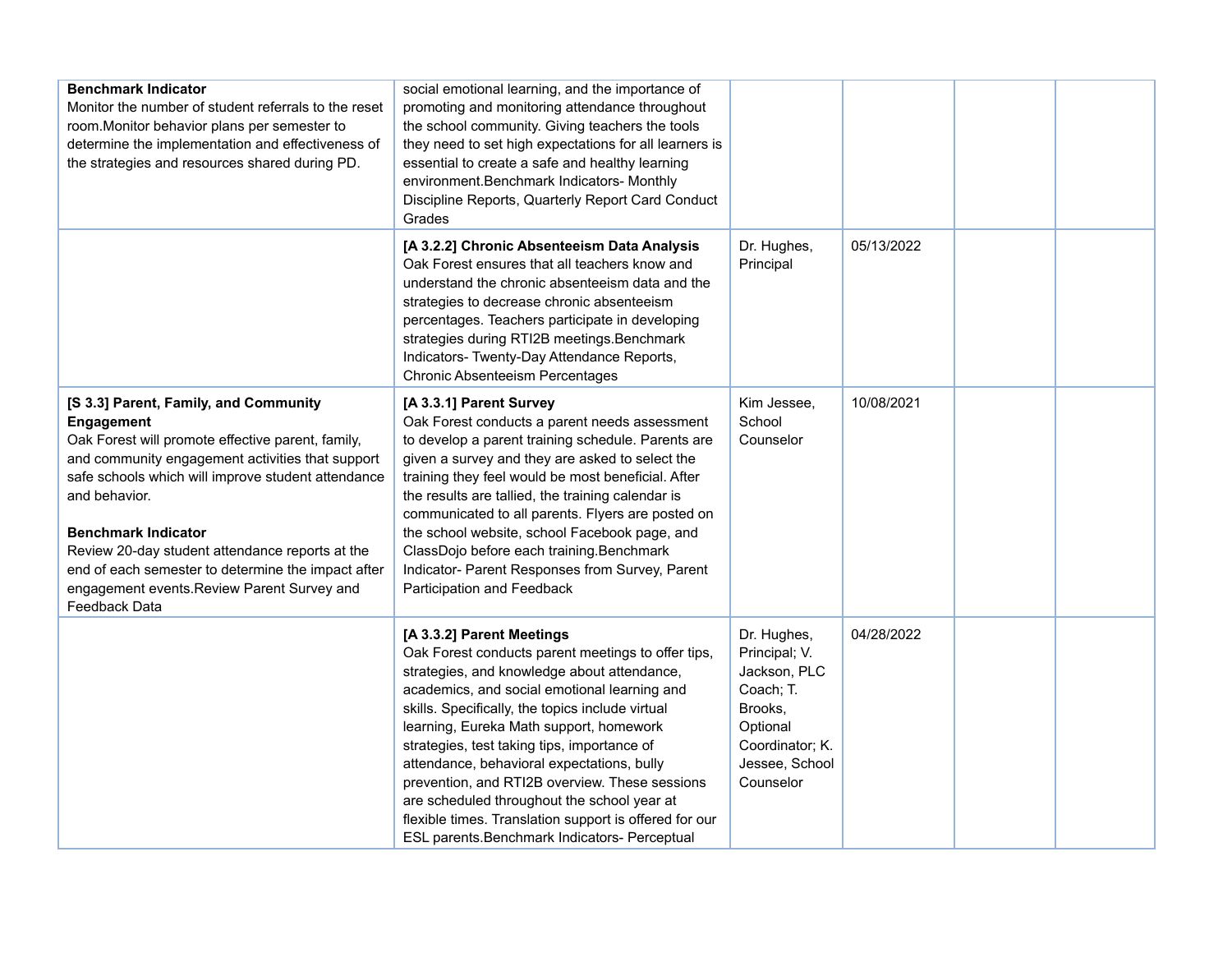| Data: Parent Participation and Feedback from<br><b>Scheduled Meetings</b>                                                                                                                                                                                                                                                                                                                                                                                                                                                                                                                                                                                                                                           |                                                                                                 |            |  |
|---------------------------------------------------------------------------------------------------------------------------------------------------------------------------------------------------------------------------------------------------------------------------------------------------------------------------------------------------------------------------------------------------------------------------------------------------------------------------------------------------------------------------------------------------------------------------------------------------------------------------------------------------------------------------------------------------------------------|-------------------------------------------------------------------------------------------------|------------|--|
| [A 3.3.3] Curriculum Nights<br>Oak Forest conducts Curriculum Nights to inform<br>parents of the academic expectations, give them<br>strategies to help their children with homework, and<br>remove academic barriers that may contribute to<br>chronic absenteeism. During these events,<br>teachers prepare activities that give parents hands<br>on experience with the curriculum. Parents and<br>their children work together to solve real world<br>problems, and students are given the opportunity to<br>teach their parents. Curriculum nights build<br>capacity and strengthen the leaning<br>community.Benchmark Indicator- Parent<br>Attendance and Feedback Parent Feedback as<br>scheduled in October | Dr. Hughes,<br>Principal; V.<br>Jackson, PLC<br>Coach; T.<br>Brooks,<br>Optional<br>Coordinator | 01/27/2022 |  |
| [A 3.3.4] ESL Family Meetings<br>Oak Forest ESL Teachers and the bi-lingual<br>cultural mentor conduct ESL parent meetings to<br>give non English speaking parents information<br>about school and student expectations, the<br>importance of attendance, ESL services, the<br>curriculum, and how they can help their children<br>succeed. Meetings are scheduled each semester<br>and as requested by parents. Benchmark<br>Indicators: Parent Feedback from Meetings,<br>Twenty-Day Attendance Reports                                                                                                                                                                                                           | C. Cloer, ESL<br>Teacher; R.<br>Quinones,<br>Bi-lingual<br>Cultural<br>Mentor                   | 04/21/2022 |  |
| [A 3.3.5] Family Data Night<br>Oak Forest conducts Family Data Night each<br>semester to ensure that parents understand<br>measures used to determine student<br>achievement.Benchmark Indicators- Parent<br>Attendance, Parent Feedback                                                                                                                                                                                                                                                                                                                                                                                                                                                                            | Dr. Hughes,<br>Principal                                                                        | 01/27/2022 |  |

### **[G 4] Early Literacy**

Oak Forest's early learners will be engaged for the 2021-22 year in literacy-rich environments that offer meaningful and authentic opportunities to develop the reading, writing, speaking and listening skills essential to becoming college and career ready.

### **Performance Measure**

By June 2022, 85% of KK-2 students will achieve Success criteria relative to the grade by the following:KK - Students must master 80% Literacy Skills per quarter on Report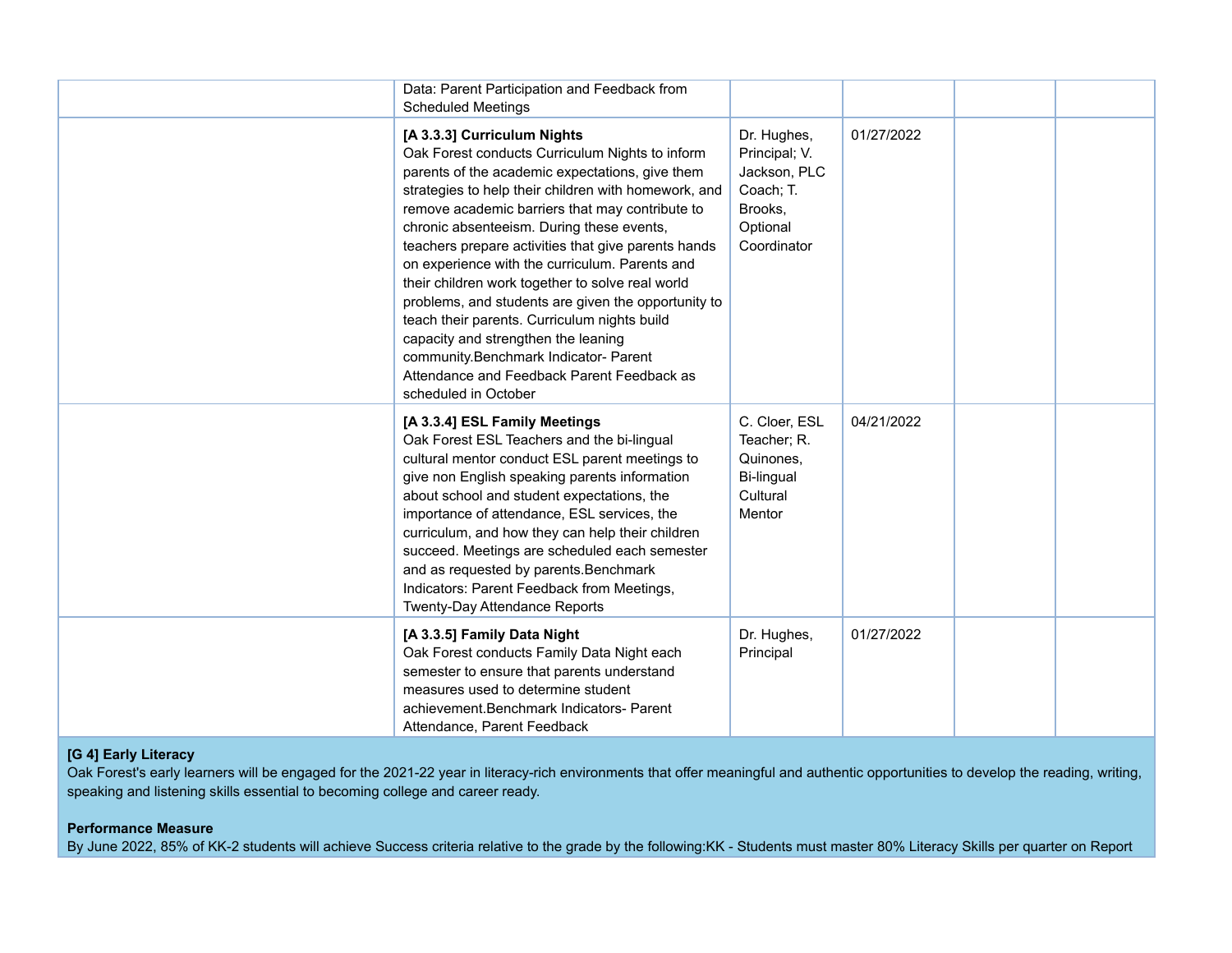Card grades;1st grade - Students must earn 70 or higher in Reading per quarter on Report Card grades;2nd grade - Students must earn 8 of 12 Success Criteria\* in report card grading, district formative assessment(Mastery Connect), and universal screener (Illuminate Fastbridge) with a Lexile level of 350 in the fall to 485 by spring.\*Success Criteria potential point system: report card (4 points), DFA (3 points), screener (3 points), and TNReady (2 points) which total 12 points.

| <b>Strategy</b>                                                                                                                                                                                                                                                                                                                                                                                                                                                                                                 | <b>Action Step</b>                                                                                                                                                                                                                                                                                                                                                                                                                                                                                                                                       | Person<br><b>Responsible</b>                                               | <b>Estimated</b><br><b>Completion</b><br><b>Date</b> | <b>Funding</b><br><b>Source</b> | <b>Notes</b> |
|-----------------------------------------------------------------------------------------------------------------------------------------------------------------------------------------------------------------------------------------------------------------------------------------------------------------------------------------------------------------------------------------------------------------------------------------------------------------------------------------------------------------|----------------------------------------------------------------------------------------------------------------------------------------------------------------------------------------------------------------------------------------------------------------------------------------------------------------------------------------------------------------------------------------------------------------------------------------------------------------------------------------------------------------------------------------------------------|----------------------------------------------------------------------------|------------------------------------------------------|---------------------------------|--------------|
| [S 4.1] Early Literacy Opportunities<br>Oak Forest will provide opportunities for students to<br>access early learning opportunities that<br>appropriately support their academic, social, and<br>emotional development and create a continuum of<br>learning through third grade.<br><b>Benchmark Indicator</b><br>MasteryConnect Formative Assessment (including<br>grade 2-Fall, Winter and Spring) 70%<br>on-track/mastery levelReport Card<br>DataFoundations Walkthrough DataLiteracy<br>Walkthrough Data | [A 4.1.1] Pre-K Collaborative Planning<br>Oak Forest's Pre-K teachers plan collaboratively to<br>ensure that all students are consistently engaging<br>in high quality learning activities that foster literacy,<br>numeracy, life, and social emotional learning skills.<br>In addition, teachers share best practices, review<br>data, and analyze student work. All Pre-K teachers<br>attend district professional development and follow<br>the curriculum outlined by the Early Childhood<br>Department.Benchmark Indicator: Weekly Meeting<br>Logs | Dr. Hughes,<br>Principal                                                   | 05/20/2022                                           |                                 |              |
|                                                                                                                                                                                                                                                                                                                                                                                                                                                                                                                 | [A 4.1.2] Literacy Block<br>All Oak Forest kindergarten through second grade<br>students have a daily 120 minute literacy block built<br>into their schedules. This block gives teachers the<br>opportunity to teach grade level meaning-based<br>and foundational standards needed to build and<br>enhance students' literacy skills. Benchmark<br>Indicators- Weekly PLC Meetings, Weekly Review<br>of Literacy Lesson Plans, Weekly Walkthrough<br>Data, Quarterly MasteryConnect Common<br>Assessment Data, Quarterly Student Data Tracker           | Dr. Hughes,<br>Principal                                                   | 05/20/2022                                           |                                 |              |
| [S 4.2] Professional Learning<br>Build and strengthen the foundational literacy<br>knowledge of classroom teachers, and educational<br>assistants through engagement in professional<br>learning experiences anchored in the science of<br>reading.<br><b>Benchmark Indicator</b><br>ON-GOING 80% attendance and completion of PD<br>focused on foundational literacy for K-2 to gauge                                                                                                                          | [A 4.2.1] Third Grade Commitment Professional<br><b>Development</b><br>Oak Forest provides ongoing professional<br>development to ensure all teachers understand and<br>implement instructional strategies to support the<br>district's third grade commitment<br>initiative.Benchmark Indicators-KK - Students must<br>master 80% Literacy Skills per quarter on Report<br>Card grades;1st grade - Students must earn 70 or<br>higher in Reading per quarter on Report Card                                                                             | Dr. Hughes,<br>Principal; C.<br>Cloer.<br>Laureate; ILT<br><b>ELA Lead</b> | 05/20/2022                                           |                                 |              |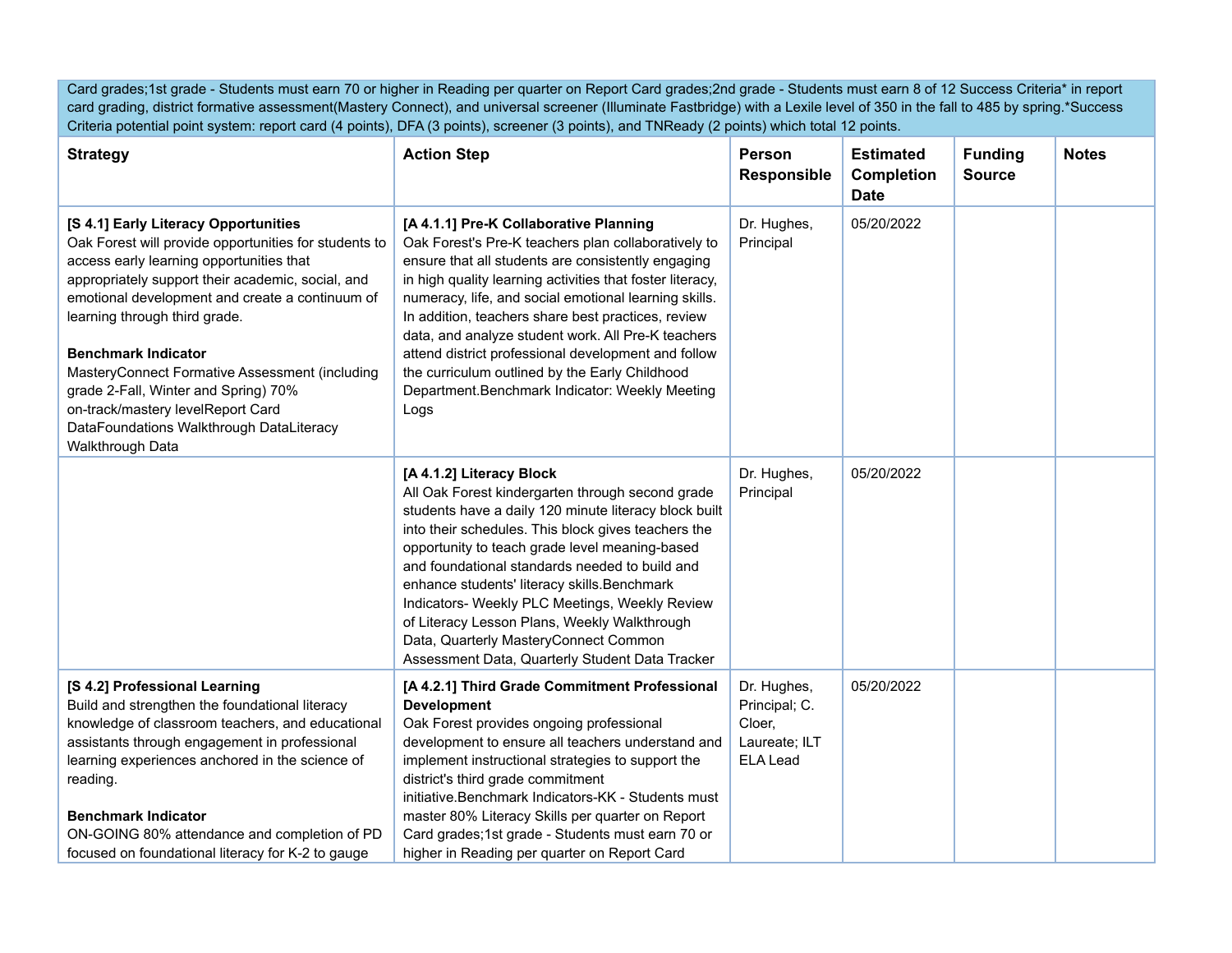| the transfer of knowledge into classroom instruction<br>and inform future professional learning<br>opportunities; MONTHLY monitoring of Laureates<br>knowledge building as measured by the pre- and<br>post-module assessments to measure the increase<br>content and pedagogical knowledge around<br>foundational literacy and inform future professional<br>learning opportunities; QUARTERLY Foundational<br>Literacy Quality Reviews (FLQRs) from district<br>instructional literacy advisors will monitor the<br>academic gap and root cause analysis to support<br>continued professional development<br>opportunities; QUARTERLY observations of<br>educational assistants support in K-2 classrooms to<br>inform professional learning and resources needed<br>to improve instruction and student achievement;<br>MONTHLY attendance and completion review of<br>specialized PD focused on foundational literacy<br>and to inform future professional learning<br>opportunities; Once a semester DECHS will review<br>the Fall pre-post teacher survey supporting the<br>cohort session to provide feedback, additional PD<br>opportunities, and individualized coaching to K-2<br>sped teachers. | grades; 2nd grade - Students must earn 8 of 12<br>Success Criteria* in report card grading, district<br>formative assessment(Mastery Connect), and<br>universal screener (Illuminate Fastbridge) with a<br>Lexile level of 350 in the fall to 485 by spring.                                                                                                         |                                                                            |            |  |
|-----------------------------------------------------------------------------------------------------------------------------------------------------------------------------------------------------------------------------------------------------------------------------------------------------------------------------------------------------------------------------------------------------------------------------------------------------------------------------------------------------------------------------------------------------------------------------------------------------------------------------------------------------------------------------------------------------------------------------------------------------------------------------------------------------------------------------------------------------------------------------------------------------------------------------------------------------------------------------------------------------------------------------------------------------------------------------------------------------------------------------------------------------------------------------------------------------------|----------------------------------------------------------------------------------------------------------------------------------------------------------------------------------------------------------------------------------------------------------------------------------------------------------------------------------------------------------------------|----------------------------------------------------------------------------|------------|--|
|                                                                                                                                                                                                                                                                                                                                                                                                                                                                                                                                                                                                                                                                                                                                                                                                                                                                                                                                                                                                                                                                                                                                                                                                           | [A 4.2.2] Foundations PD<br>Oak Forest provides ongoing foundations<br>professional development to support successful<br>classroom instruction and increases in students<br>mastery of foundational skills. Benchmark<br>Indicators-MasteryConnect Assessment Data,<br>Report Card Grades, Teacher Observation and<br>Walkthrough Data                               | Dr. Hughes,<br>Principal, C.<br>Cloer,<br>Laureate; ILT<br><b>ELA Lead</b> | 05/20/2022 |  |
|                                                                                                                                                                                                                                                                                                                                                                                                                                                                                                                                                                                                                                                                                                                                                                                                                                                                                                                                                                                                                                                                                                                                                                                                           | [A 4.2.3] ELA PLCs<br>Oak Forest reviews foundations plans with<br>teachers and schedules time for teachers to share<br>best practices. Teachers also receive feedback<br>during deliberate practice sessions. Benchmark<br>Indicators-MasteryConnect Assessment Data,<br>Report Card Grades, Foundations Walkthrough<br>Data, Classroom Observation Data, TCAP Data | Dr. Hughes,<br>Principal                                                   | 05/20/2022 |  |